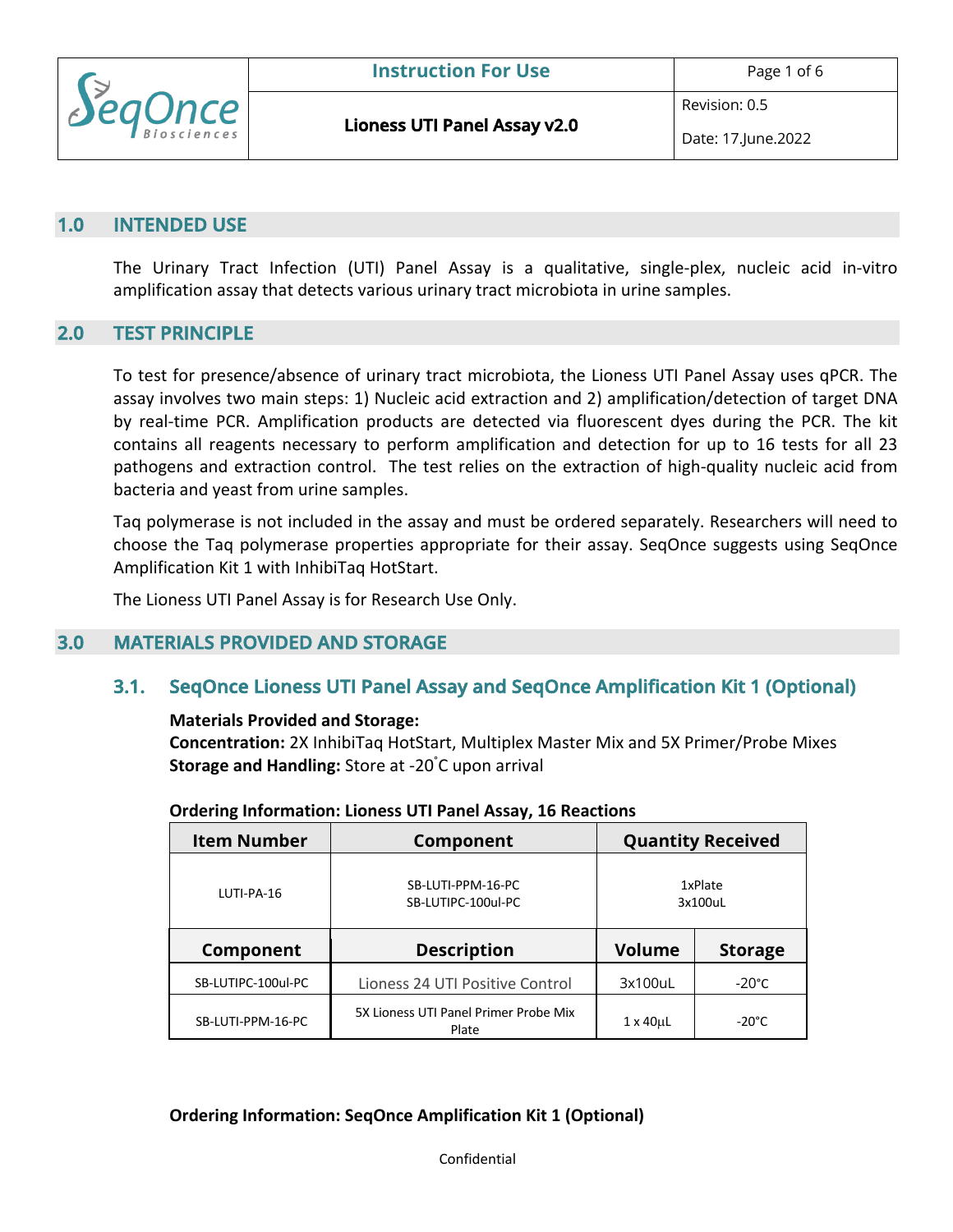

Revision: 0.5

Date: 17.June.2022

| <b>Item Number</b> | Component         | <b>Quantity Received</b> |
|--------------------|-------------------|--------------------------|
| SQAK1-200          | SB-ITMP-MM-100-PC | 2x1mL                    |

# **3.2. Organism list on UTI Panel and Well Position**

| <b>Organism</b>                    | <b>Well on Plate</b> |
|------------------------------------|----------------------|
| Acinetobacter baumannii            | A1                   |
| Klebsiella aerogenes               | A <sub>2</sub>       |
| Enterobacter cloacae               | A <sub>3</sub>       |
| Enterococcus faecium               | A <sub>4</sub>       |
| Escherichia coli                   | A <sub>5</sub>       |
| Klebsiella pneumoniae              | A <sub>6</sub>       |
| Proteus vulgaris                   | A7                   |
| Pseudomonas aeruginosa             | A <sub>8</sub>       |
| Streptococcus agalactiae (group B) | A <sub>9</sub>       |
| Serratia marcescens                | A10                  |
| Mycoplasma hominis                 | A11                  |
| Ureaplasma urealyticum             | A12                  |
| Staphylococcus aureus              | <b>B1</b>            |
| Staphylococcus saprophyticus       | <b>B2</b>            |
| Proteus mirabilis                  | B <sub>3</sub>       |
| Enterococcus faecalis              | <b>B4</b>            |
| Klebsiella oxytoca                 | <b>B5</b>            |
| Morganella morganii                | <b>B6</b>            |
| Citrobacter freundii               | <b>B7</b>            |
| Providencia stuartii               | B <sub>8</sub>       |
| Candida albicans                   | <b>B9</b>            |
| Candida glabrata                   | <b>B10</b>           |
| Candida tropicalis                 | <b>B11</b>           |
| <b>RPP Extraction control</b>      | <b>B12</b>           |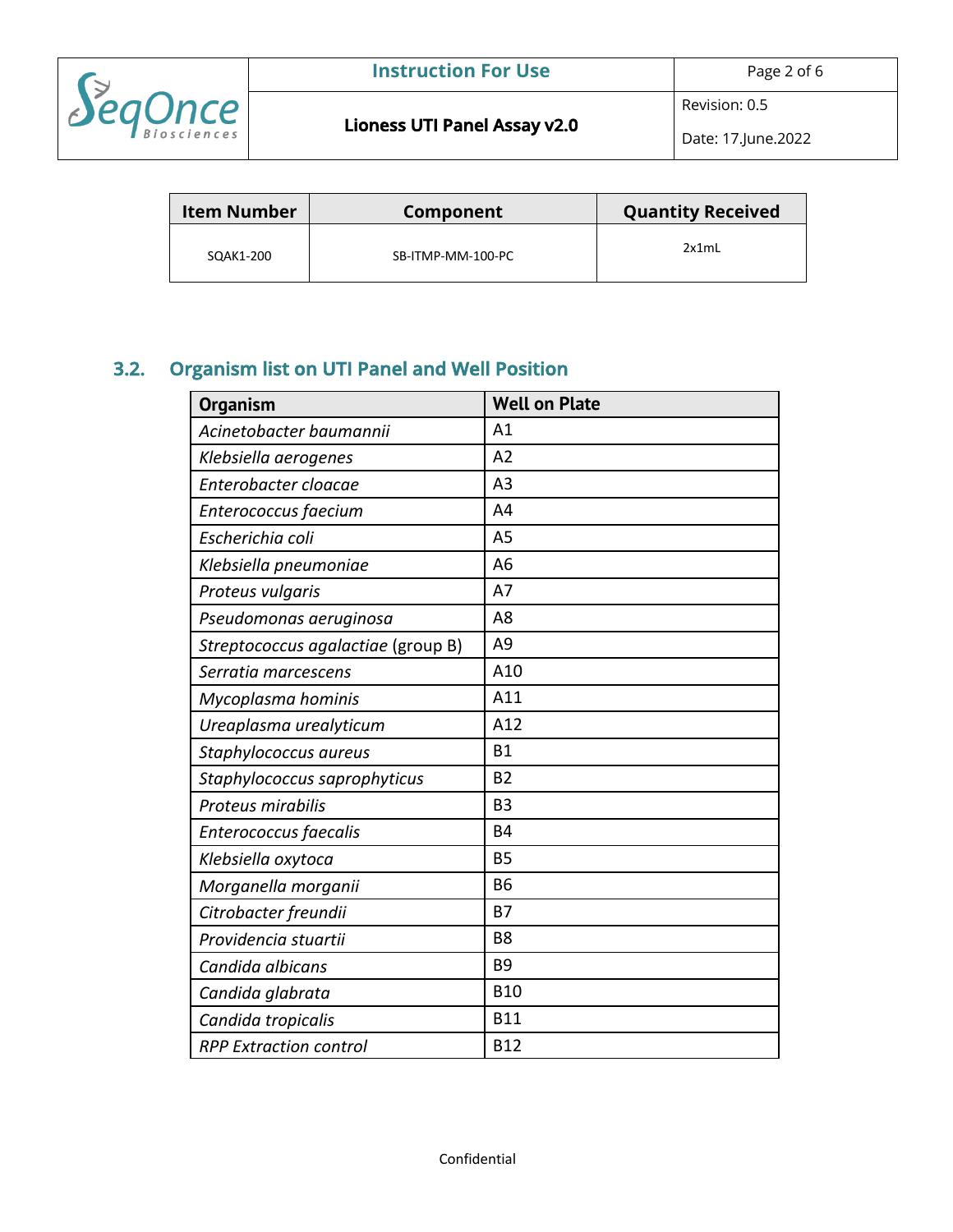

**Lioness UTI Panel Assay v2.0** 

## **4.0 SUPPLIES/MATERIALS REQUIRED**

- qPCR 96-well plate
- qPCR 384-well plate
- qPCR plate sealer
- 20µL pipette tips
- $-$  200 $\mu$ L pipette tips
- 1mL pipette tips
- DNA Extraction Kit (e.g. MagMAX™ DNA Multi-Sample Ultra Kit)
- Positive Microbiota Controls

### **5.0 EQUIPMENT REQUIRED**

- 2.5µL pipette
- $10\mu$ L pipette
- 20µL pipette
- 200µL pipette
- 1mL pipette
- Centrifuge, mini
- qPCR machine
- **Vortex**
- Plate Spinner

### **6.0 SAFETY PRECAUTIONS**

- For Research Use Only.
- Wear disposable gloves, laboratory coats and protective eyewear when handling reagents and samples.
- Thoroughly wash your hands after handling reagents and samples. Do not eat, drink, or smoke in designated work areas.
- Handle all samples as potentially infectious, in accordance with Good Laboratory Practices.
- Chemicals must be handled and disposed of in accordance with Good Laboratory Practices.

### **7.0 SAMPLE REQUIREMENTS**

- Urine sample in a clean collection device.

## **8.0 QUALITY CONTROL**

- A Negative and a Positive Control must be included in each assay run in order to detect potential failure in specimen processing, amplification or detection steps.
- RPP (RNAse P) Extraction Control, which is an extracted internal control, amplified and detected in the same way as target DNA, allowing the control of the extraction procedure and the detection of potential PCR inhibition.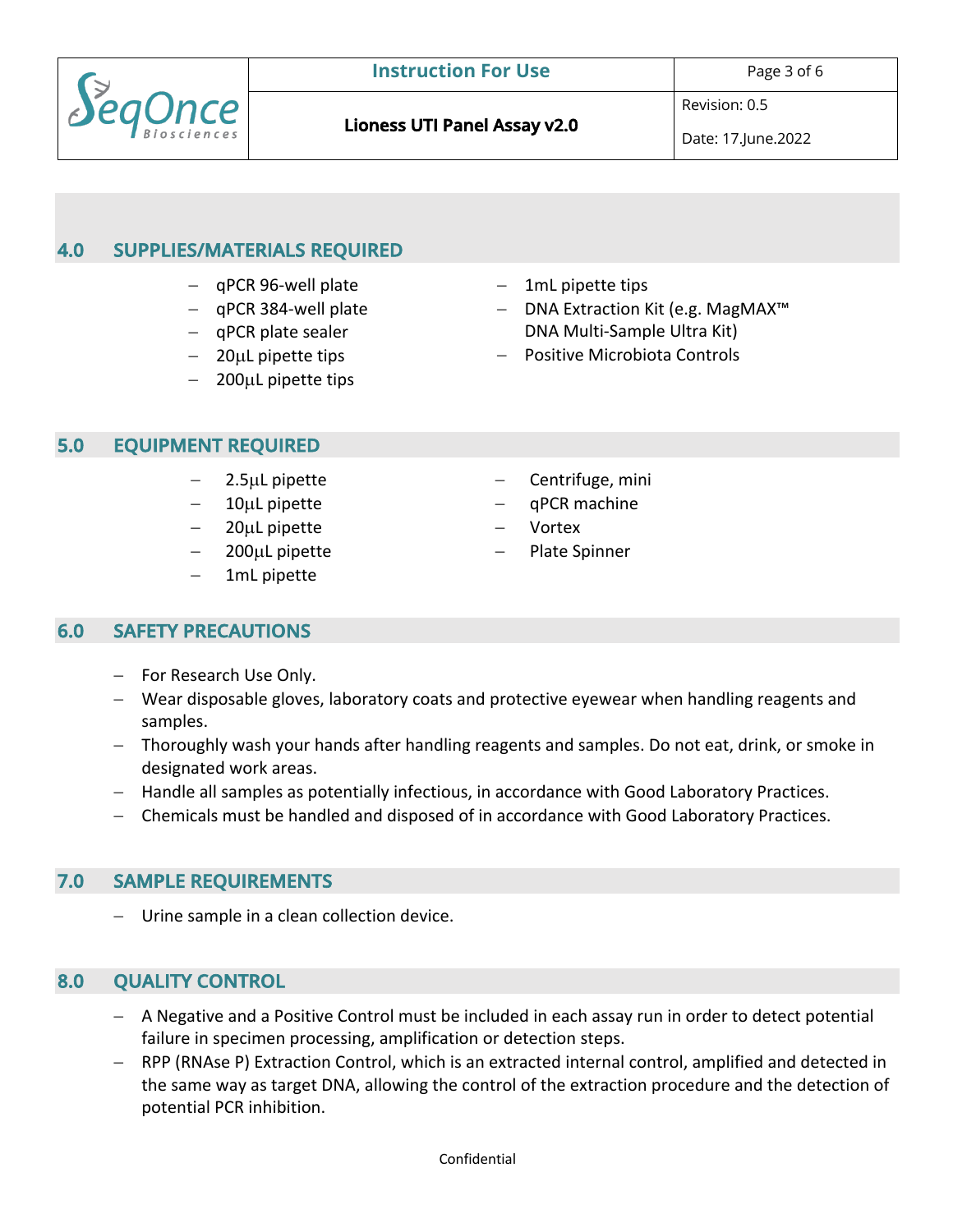

## **9.0 PROCEDURE**

## **9.1. DNA extraction of samples**

Refer to DNA extraction protocol provided with DNA extraction kit (MagMAX™ DNA Multi-Sample Ultra Kit) or equivalent.

### **9.2. Master Mix Preparation**

Add reagents in Table 2 in order shown to the labeled 1.5mL or 2mL Eppendorf tube.

#### **Table 2: Master Mix setup**

| Lot No. | Exp. Date | Component                                   | <b>Volume</b><br>per rxn<br>$(\mu L)$ | <b>Volume for X rxns</b><br>$(\mu L)$ |
|---------|-----------|---------------------------------------------|---------------------------------------|---------------------------------------|
|         |           | Primer/Probe Mix                            | 2                                     |                                       |
|         |           | 2X InhibiTaq Multiplex<br><b>Master Mix</b> | 5                                     |                                       |

## **9.3. Plating Samples onto qPCR plates**

- 1. Obtain a 96-well qPCR plate.
- 2. Pipette 2µL of each primer/probe x number of samples + (2)controls + 10% overage into each appropriate well.
	- Example: for 10 samples add 26.5 µl of primer/probe mix
- 3. Pipette 5µL of 2X InhibiTaq Master Mix x number of samples + (2)controls + 10% overage into wells with primer/probe.
	- Example: for 10 samples add 66 µl of Master Mix
- 4. Mix up and down 2-3x, be sure not to make any bubbles.
- 5. Seal plate and centrifuge briefly to settle reagents.
- 6. Using multichannel, pipette 7µL from each well of 96-well plate and transfer onto 384 well plate.
- 7. Pipette 3µL samples into appropriate wells, and negative/positive samples into appropriate wells onto 384-well plate.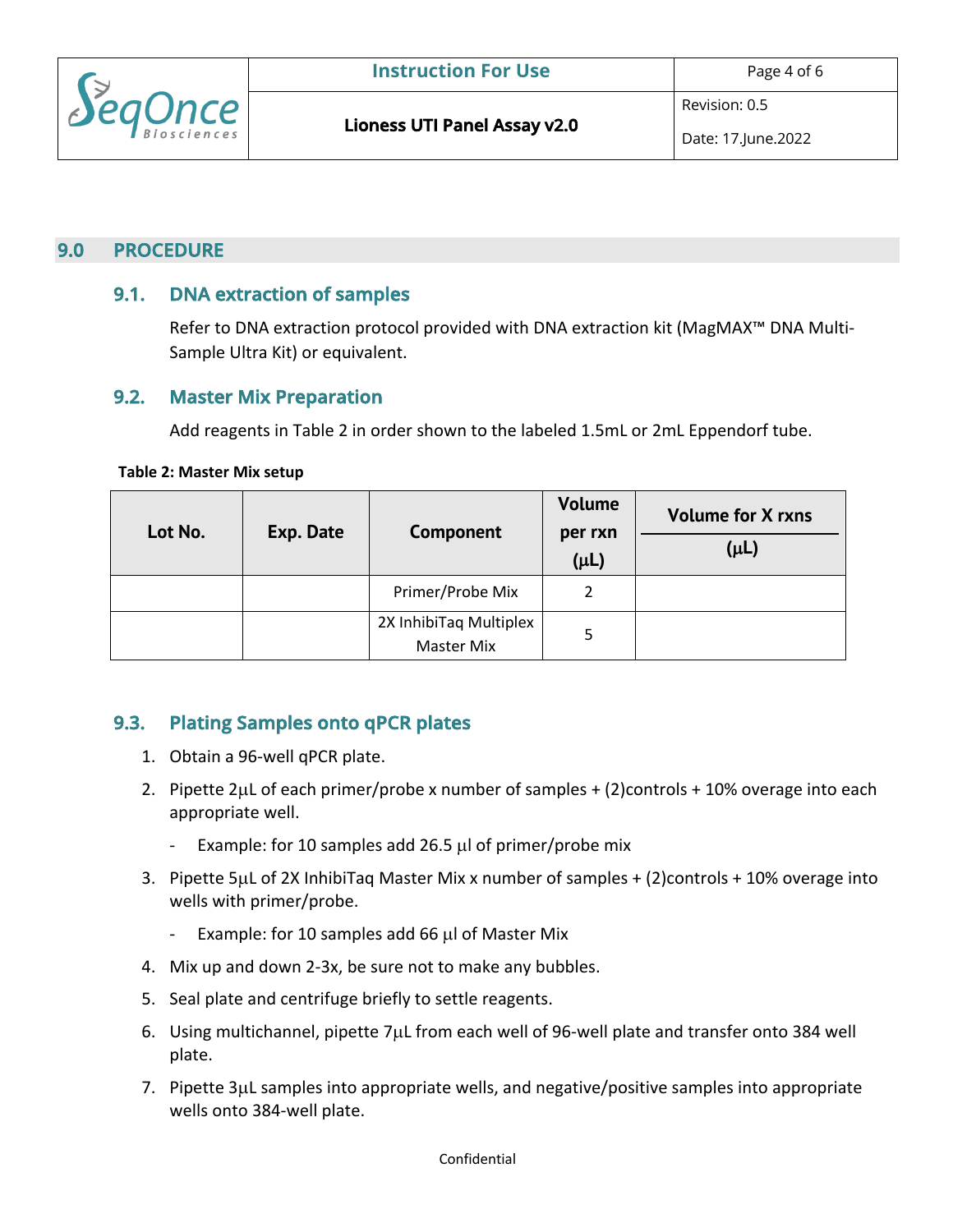

Revision: 0.5

- 8. Pipette up and down 2-3x to mix. Be sure to avoid any bubbles in wells by only pipetting to first stop (to avoid introducing bubbles).
- 9. Seal plate with optical seal and Spin down plate with plate centrifuge.
- 10. Place sealed plate in qPCR instrument.

## **9.4. qPCR Instrument Setup**

- 1. Set up qPCR protocol as shown below:
	- a) 95°C for 2 min
	- b) 95°C for 3 sec  $\_\_\_$  40 cycles (repeat steps b, c)
	- c)  $60^{\circ}$ C for 30 sec
- 2. Select the following dyes:
	- a) FAM for pathogens.
	- b) Apply all dyes to all wells that are to be tested.
- 3. Once setup is complete and plate is properly inserted into qPCR instrument, then start run.

## **10.0 INTERPRETATION OF RESULTS**

**NOTE: Appropriate cut off for positivity and analysis must be independently established. Guidelines below are for general use only and are not to be used as the sole method of interpretation.**

#### **Sample Interpretation**

| <b>FAM Channel</b> | <b>Analysis</b>       |
|--------------------|-----------------------|
| Ct < 40            | Organism detected     |
| $\vert$ Ct is >41  | Organism not detected |

### **11.0 MANUFACTURING INFORMATION**



Empirical Bioscience 2007 East Castle Drive, SE Grand Rapids, MI 49508